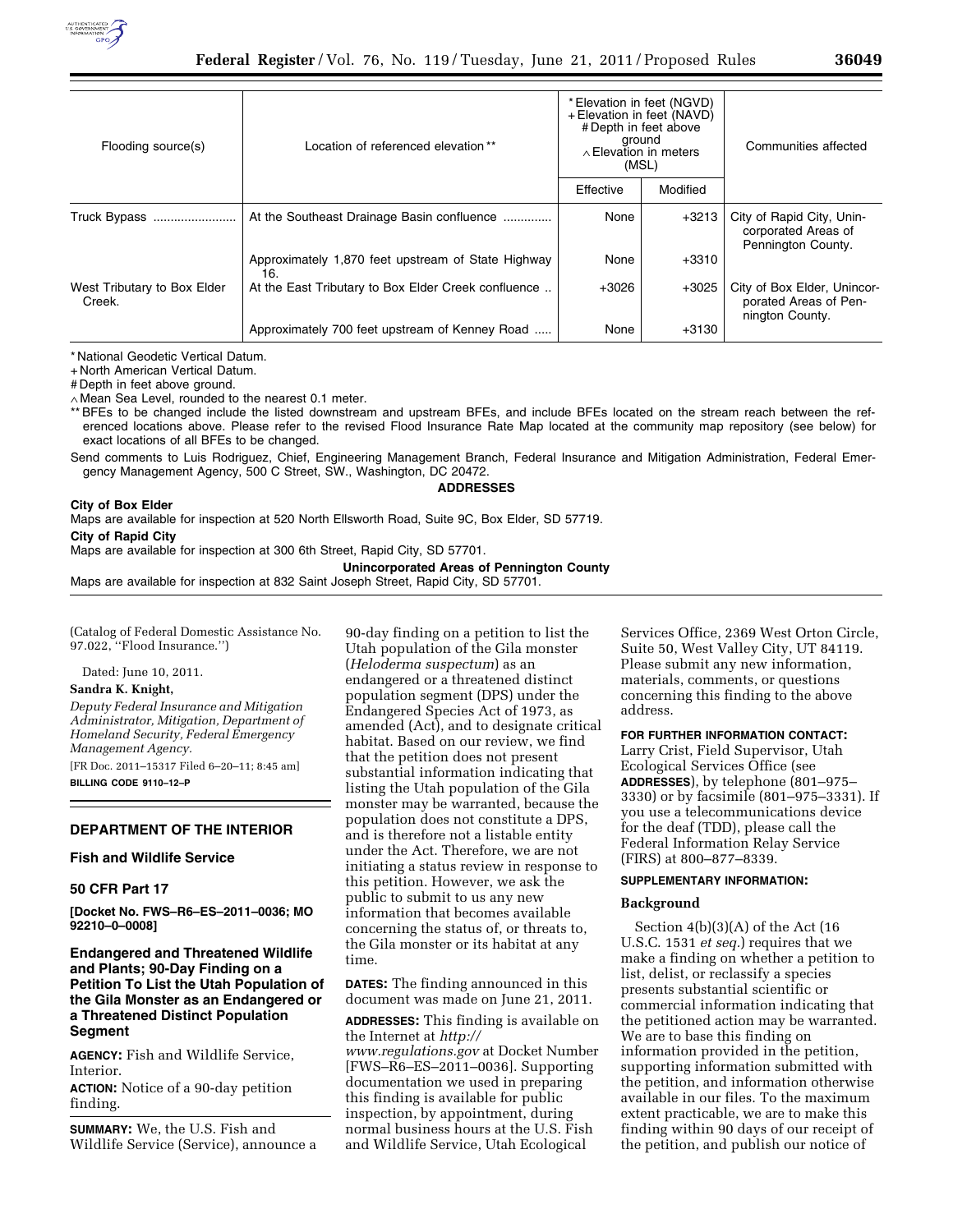the finding promptly in the **Federal Register.** 

Our standard for substantial scientific or commercial information within the Code of Federal Regulations (CFR) with regard to a 90-day petition finding is ''that amount of information that would lead a reasonable person to believe that the measure proposed in the petition may be warranted'' (50 CFR 424.14(b)). If we find that substantial scientific or commercial information was presented, we are required to promptly conduct a species status review, which we subsequently summarize in our 12-month finding.

### *Petition History*

On January 27, 2010, we received a petition, dated January 22, 2010, from WildEarth Guardians and Daniel Beck, requesting that the Utah population of the Gila monster (*Heloderma suspectum*) be listed as threatened or endangered under the Act and critical habitat be designated. The petition clearly identified itself as such and included the requisite identification information for the petitioners, as required by 50 CFR 424.14(a). In an April 5, 2010, letter to the petitioners, we responded that we had reviewed the information presented in the petition and determined that issuing an emergency regulation temporarily listing the species under section 4(b)(7) of the Act was not warranted. We also stated that due to previously received petitions, court orders, other listing actions with statutory deadlines, and judicially approved settlement agreements, we anticipated responding to the petition in Fiscal Year 2011. On May 20, 2010, WildEarth Guardians filed a notice of intent to sue regarding our failure to complete a 90-day finding concerning their January 22, 2010, petition. In a June 23, 2010, letter to the petitioners, we responded that our funding and work activities prevented us from completing the finding within 90 days; however, we had begun review of the petition. On October 25, 2010, WildEarth Guardians filed a complaint regarding our failure to complete a 90 day finding concerning their January 22, 2010, petition. At this time, that case is stayed, pending final action by the United States Judicial Panel on Multidistrict Litigation on a notice of Tag-Along Actions filed on December 7, 2010. In Fiscal Year 2011, funding was made available to complete this 90-day finding. This finding addresses the petition.

### *Previous Federal Actions*

The Gila monster was included as a category 2 candidate species in **Federal** 

**Register** notices dated December 30, 1982 (47 FR 58454), September 18, 1985 (50 FR 37958), and November 15, 1994 (59 FR 58982). Category 2 candidates were taxa for which information was available indicating that listing was possibly appropriate, but insufficient data were available regarding biological vulnerability and threats. In the February 28, 1996, Notice of Review (61 FR 7595), we discontinued the use of multiple candidate categories and removed category 2 species from the candidate list, which removed the Gila monster from the candidate species list.

### *Species Information*

#### Taxonomy

The Gila monster is a reptile in the family Helodermatidae, which contains only one extant genus, *Heloderma.* The closest living relative of *Heloderma* is the genus *Varanus* (monitor lizards) (Pregill *et al.* 1986, p. 167; Beck 2005, p. 17). Within *Heloderma,* there are two surviving species, both of which are venomous—the Gila monster (*H. suspectum*) and the beaded lizard (*H. horridum*) (Bogert and Del Campo 1956, pp. 9, 139–140; NatureServe 2009, p. 1). The genus *Heloderma* has existed for at least 23 million years and during this time has undergone relatively little morphological change (Beaman *et al.*  2006, p. 1). The Gila monster was first described by Baird in 1859 in Pima County, Arizona, near the Mexican border, but was not identified as a new species until 1869 by Cope (Bogert and Del Campo 1956, p. 9). Two potential subspecies of Gila monster have been described based upon differing color patterns: The banded Gila monster (*H. s. cinctum*) in the northern portion of the species' range and the reticulate Gila monster (*H. s. suspectum*) in the southern portion of the species' range (Beck 2005, pp. 26–27). However, recent analysis of mitochondrial and nuclear DNA does not support subspecific categories for the Gila monster (Douglas *et al.* 2010, pp. 159, 163). Nevertheless, the taxonomic status at the species level is valid (Douglas *et al.* 2010, p. 153; Integrated Taxonomic Information System 2011, p. 1). Therefore, we considered the petition in light of whether the petitioned DPS constitutes a DPS of the valid species *H. suspectum,*  rather than of the banded Gila monster, *H. s. cinctum.* 

#### Physical Description

The Gila monster is the largest native species of lizard in the United States (Sullivan *et al.* 2004, p. 236). Adults typically have a body length of 12 to 14 inches (in) (300 to 360 millimeters

(mm)), not including the tail (Beck 2005, p. 26). The tail adds an additional 6 to 7 in. (150 to 180 mm) (Bogert and Del Campo 1956, p. 17). Their average body mass is slightly more than 1 pound (lb) (500 grams (g)) (Beck 2005, p. 26). They have distinctive rounded, beadlike bony deposits on the back of their head, limbs, body, and tail (Beck 2005, p. 26). The Gila monster's coloration is a pattern of typically four or five black bands alternating with a pale yellow or orange background on the body, and four or five additional black bands on the tail (Beck 2005, p. 26). They have massive skulls, venom glands in the lower jaw, and a dark, forked tongue (Beck 2005, p. 18).

### Life History

Gila monsters are slow-moving lizards with a specialized feeding niche that depends almost solely on vertebrate eggs and young in nests (Beck 1990, p. 54; Beaman *et al.* 2006, p. 1). In Utah, their diet consists primarily of infant cottontail rabbits (*Sylvilagus audubonii*) and desert tortoise (*Gopherus agassizi*) eggs (Beck 1990, p. 55). Gila monsters can ingest large quantities of prey (up to one-third of their body weight) during a single feeding; consequently, as few as three large meals can supply the yearly energy demands of an adult (Beck 1990, pp. 56, 63–64). They also can store large deposits of fat in their tail and within their body cavity (McLuckie *et al.* 2007, p. 6). This ability to consume large meals, combined with their low energy demands while inactive, makes it unnecessary for Gila monsters to frequently search for food (Beck 1990, p. 54). Gila monsters in Utah and elsewhere throughout their range may spend more than 95 percent of their time in underground shelters, with peak surface activity from late April to mid June (Beck 1990, p. 54; Beck 2005, p. 92)

Gila monsters do not appear to inject venom into their prey; they most likely use their venomous bite as a defense mechanism (Beck 1990, p. 56; Beaman *et al.* 2006, p. 1). Although incidental to this evaluation, it is noteworthy that several of the amino acid peptides found in the venom of Gila monsters have valuable research and pharmacological applications, including the treatment of Type 2 diabetes and possibly memory disorders, such as Alzheimer's disease (Beck 2005, pp. 52– 53).

Male Gila monsters fight for dominance in spring and early summer during the mating season (Beck 2005, pp. 140–141). During these combat bouts, which may last for hours, males use their heads in attempts to gain or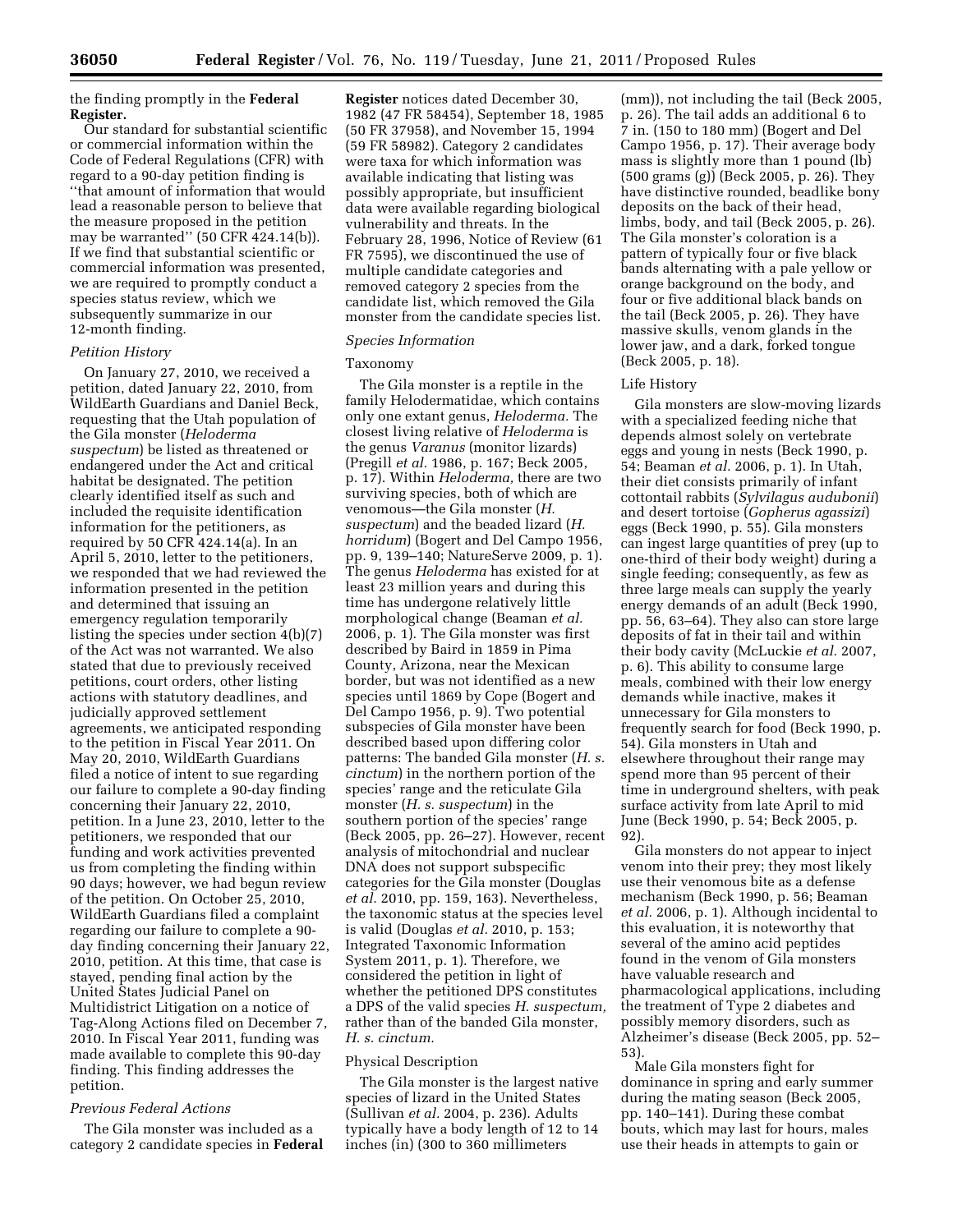maintain a superior position (Gienger and Beck 2007, p. 92). As with other species, the winner has more opportunities to mate with receptive females. After mating, during July and August, females lay four to seven eggs (Bogert and Del Campo 1956, p. 118; Beck 2005, p. 147). Hatchlings do not emerge from the nest until nearly a year later (Beck 2005, p. 147). It is not known whether incubation is actually 8 to 10 months, or if hatchlings remain in the nest through winter. The incubation schedule may depend upon temperature, with development possibly delayed by lower temperatures (Beck 2005, p. 147). Individuals typically reach sexual maturity at 3 to 4 years of age (McLuckie *et al.* 2007, p. 5). Adult Gila monsters in one population in Arizona had a mean life expectancy of 7.4 years (Beck 2005, p. 113). However, their lifespan can frequently exceed 20 years in the wild (Beck 2005, p. 113).

# Habitat

Rangewide, the Gila monster may be found from elevations near sea level up to 5,600 feet (ft) (1,738 meters (m)) (Beck 2005, p. 26). The Gila monster appears to be limited to habitat that receives more than 25 percent of its annual precipitation during the summer (Beck 2005, p. 29). The size of the species' home range is 15 to 363 acres (ac) (6 to 147 hectares (ha)), while three home ranges in Utah measured from 15 to 163 ac (6 to 66 ha) (Beck 2005, p. 91). The availability and quality of suitable shelters affect habitat selection (Beck 2005, p. 91). In Utah, Gila monsters favor rocky slopes, washes, and sandy valleys at the base of sandstone bluffs (Beck 2005, p. 29). Dominant vegetation in the species' habitat in Utah includes *Larrea tridentata* (creosote bush), *Artemisia filifolia* (sand sage), and *Coleogyne ramosissima* (blackbrush) (Beck 1990, p. 55).

# Distribution, Abundance, and Trends

The Gila monster occurs in portions of the Mohave Desert in southwestern Utah, southeastern Nevada, southeastern California, and northwestern Arizona; in the Sonoran Desert in southwestern Arizona and Sonora, Mexico; and in small portions of the Chihuahuan Desert in southeastern Arizona and southwestern New Mexico (Beck 2005, p. 26). Its range throughout the United States and Mexico encompasses approximately 80,000 to 1,000,000 square miles (mi) (200,000 to 2,500,000 square kilometers (km)) (NatureServe 2009, p. 5). In Utah, it is found only in Washington County (Beck 2005, p. 29), which comprises less than 1 percent of the species' total

range. Important habitat for the Gila monster occurs in the southern portion of Washington County, including Red Cliffs Desert Reserve; Webb Hill; Smoot's Hill; the locale including Stone Cliff, Bloomington West, and Stucki Springs; the locale including Fort Pierce Wash, Warner Ridge, and Sand Mountain; and Beaver Dam Slope (McLuckie *et al.* 2007, p. 23).

As stated previously, Gila monsters spend much of their time underground and are difficult to accurately count. The current total population size is unknown, but there are probably at least several thousand adult Gila monsters rangewide (International Union for Conservation of Nature 2010, p. 2). The species is ranked by NatureServe as ''apparently secure'' rangewide, but ''critically imperiled'' in Utah (NatureServe 2009, pp. 1–2). In the late 1970s and early 1980s, there were 20 to 25 Gila monsters per square mi (8 to 10 per square km) near St. George, Utah. Recent development has likely decreased that density (Beck 2005, p. 115); however, we have no information concerning the current density.

Gila monster populations are declining over most of their range in the United States, but the rate of decline is probably less than 30 percent over three generations (International Union for Conservation of Nature 2010, p. 2). In Utah, the species is uncommon, and its current population trend is suspected to be declining (McLuckie *et al.* 2007, p. 4). There were possibly 2,000 to 5,000 Gila monsters in Utah prior to the 1930s and 450 to 800 individuals in 1985 (Beck 1985 *in* NatureServe 2009, p. 2).

# **Evaluation of the Utah Population of the Gila Monster as a Distinct Population Segment**

The petitioners requested that we list the Utah population of the Gila monster as a DPS. To interpret and implement the DPS provisions of the Act, the Service and the National Oceanic and Atmospheric Administration published the Policy Regarding the Recognition of Distinct Vertebrate Population Segments Under the Endangered Species Act in the **Federal Register** on February 7, 1996 (61 FR 4722). Under the DPS Policy, three elements are considered in the decision regarding the establishment and classification of a population of a vertebrate species as a possible DPS: (1) The discreteness of a population segment in relation to the remainder of the species to which it belongs; (2) the significance of the population segment to the species to which it belongs; and (3) the population segment's conservation status in relation to the Act's standards for listing, delisting, or

reclassification. Both discreteness and significance are used to determine whether the population segment constitutes a valid DPS. If it does, then the population segment's conservation status is used to consider whether that DPS warrants listing. We address these elements with respect to the Gila monster in Utah.

### *Discreteness*

Under the DPS policy, a population segment of a vertebrate species may be considered discrete if it satisfies either one of the following conditions: (1) It is markedly separated from other populations of the same taxon as a consequence of physical, physiological, ecological, or behavioral factors (quantitative measures of genetic or morphological discontinuity may provide evidence of this separation); or (2) it is delimited by international governmental boundaries within which differences in control of exploitation, management of habitat, conservation status, or regulatory mechanisms exist that are significant in light of section  $4(a)(1)(D)$  of the Act.

# Markedly Separated

#### Information Provided in the Petition

The petitioners assert that the Utah population of the Gila monster is markedly separated from other populations throughout its range due to geographic isolation as well as ecological, physiological and behavioral factors. The petitioners assert that in Washington County, Utah, the Virgin River Gorge and the Beaver Dam Mountains to the southwest and the Pine Valley Mountains to the north separate the Utah population from the rest of the species.

The petitioners also assert that Gila monster populations in the Mohave Desert of Utah show physiological, ecological, and behavioral differences due to the difference in precipitation patterns between the Mohave and Sonoran Deserts. They assert that there is a difference in aboveground activity between populations in the Mohave and Sonoran Deserts, since Gila monsters in the Mohave Desert typically spend less time above ground during late summer due to the absence of July and August monsoons. Finally, they also describe a relatively high rate of cutaneous water loss (water loss through the skin) specifically for the Gila monster compared to that of other lizards from arid environments.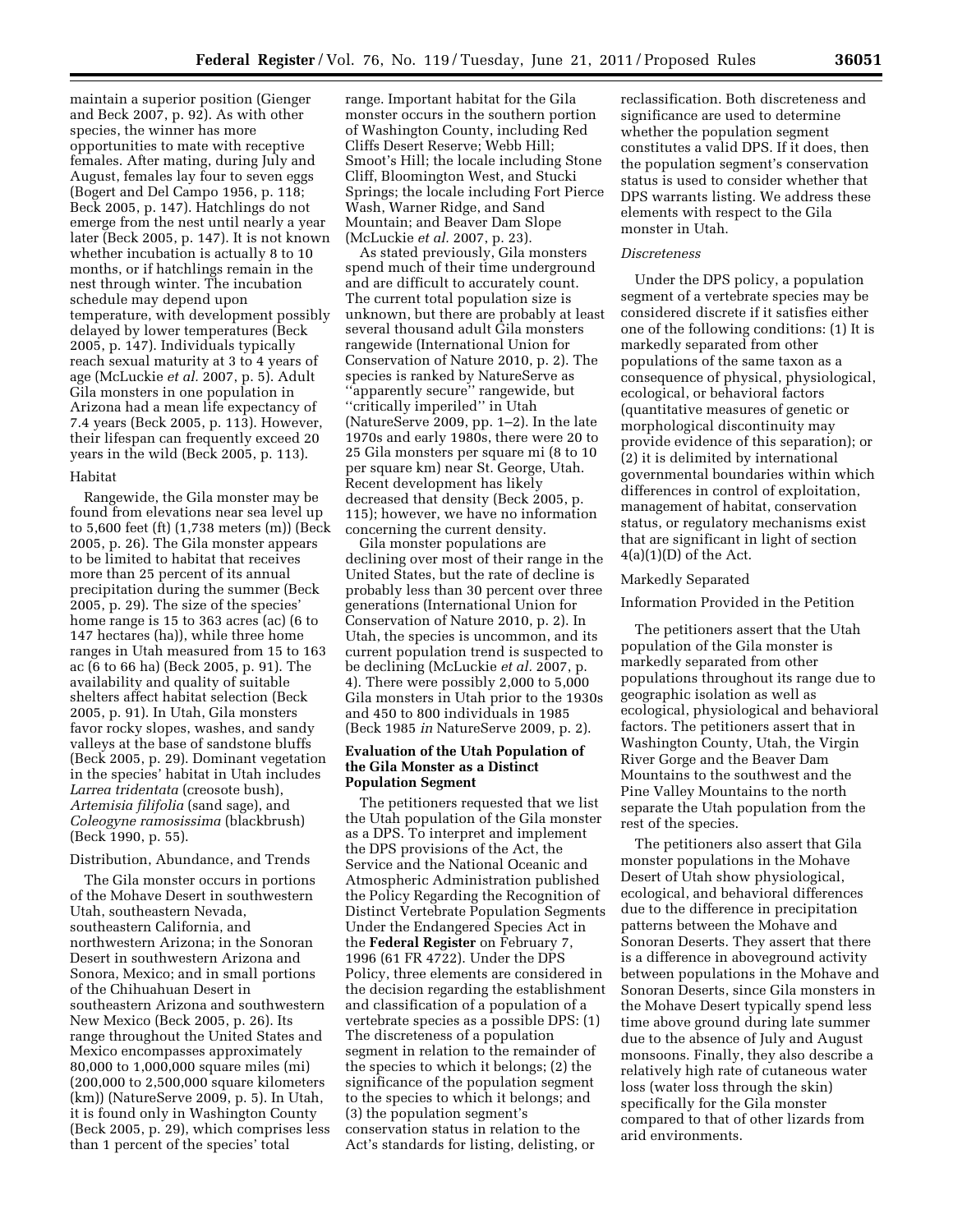Evaluation of Information Provided in the Petition and Available in Service Files

We agree that the Virgin River Gorge and Beaver Dam Mountains may present physical barriers within portions of Washington County, Utah. However, Gila monster populations occur in Washington County on either side of the Beaver Dam Mountains near the border with Nevada and Arizona, as well as on either side of the Virgin River Gorge and Interstate 15 near the Arizona border (McLuckie *et al.* 2007, p. 23); therefore, information provided by the petitioners and readily available in our files does not support the assertion that these physical barriers may isolate the Utah population from populations of Gila monsters in other States. The petition contains both a rangewide map and a Washington County map, both of which indicate a patchy but nevertheless contiguous population of Gila monsters between Utah and the adjoining States of Arizona and Nevada (WildEarth Guardians and Beck 2010, pp. 7–8). There are no intervening barriers between these populations. We conclude that the Pine Valley Mountains are not relevant to the discreteness analysis, because there are no Gila monster populations in Utah north of the Pine Valley Mountains. Therefore, we find that the petitioners do not present substantial information indicating that the Gila monster in Utah may be markedly separated from other Gila monster populations in the remainder of its range as a consequence of physical factors.

Regarding the petitioners' claims concerning differences in aboveground activity between Gila monster populations in the Mohave and Sonoran Deserts, we find that this claim is irrelevant to the issue of discreteness of the Utah population based upon physiological, ecological, and behavioral differences because the boundary of the Mohave Desert does not correspond with the boundaries of the petitioned DPS. The Mohave Desert extends beyond southwestern Utah into portions of southeastern Nevada, southeastern California, and northwestern Arizona. Gila monsters are found in suitable habitat throughout the Mohave Desert in each of these States (Beck 2005, p. 26; Douglas *et al.* 2010, p. 154). Any differences between Gila monsters in the Mohave and Sonoran Deserts would not be unique to the Utah population. Therefore, we find that the petitioner did not present substantial information indicating that differences in aboveground activity between the Mohave and Sonoran Deserts may result

in discreteness of the petitioned DPS in Utah from the remainder of the range of the taxon.

In conducting their analysis, the petitioners appear to have used the incorrect standard when asserting that the Utah population of the Gila monster constitutes a valid DPS on the basis of physiological differences due to its high rate of cutaneous water loss. The petitioners present information comparing the rate of cutaneous water loss between Gila monsters and other species of lizard. However, our DPS policy requires that a population be markedly separated from other populations *of the same taxon* (in this case, *Heloderma suspectum*) as a consequence of physical, physiological, ecological, or behavioral factors. The high degree of cutaneous water loss is apparently characteristic of the Gila monster throughout its range (DeNardo *et al.* 2004, pp. 950–951), and is not unique to the Utah population. Therefore, the Gila monster in Utah is not markedly separated from other Gila monster populations due to a physiological difference in the rate of cutaneous water loss.

International Boundaries With Differences in Exploitation, Management, Status, or Regulations

Although the Gila monster also occurs in Mexico, the DPS proposed by the petitioners occurs solely within the United States. Therefore, there are no international governmental boundaries to consider.

#### **Conclusion**

The Gila monster has a patchy but contiguous distribution from Utah into the adjoining States of Arizona and Nevada. The portion of the species' range within the Mohave Desert includes southwestern Utah, southeastern Nevada, southeastern California, and northwestern Arizona. Since it is neither geographically isolated nor physiologically, ecologically, or behaviorally different from other Gila monsters in the Mojave Desert, the Utah population is not markedly separated from other populations. Additionally, there are no international boundaries adjacent to the Utah population. Therefore, we find that the petitioner did not present substantial information indicating that the discreteness criteria of our DPS policy have been met.

#### *Significance*

Under the DPS policy, a discrete population segment of a vertebrate species may be considered significant if there is: (1) Persistence of the discrete

population segment in an ecological setting unusual or unique for the taxon; (2) evidence that loss of the discrete population segment would result in a significant gap in the range of the taxon; (3) evidence that the discrete population segment represents the only surviving natural occurrence of a taxon that may be more abundant elsewhere as an introduced population outside its historical range; or (4) evidence that the discrete population segment differs markedly from other populations of the species in its genetic characteristics.

We concluded in the previous section that the Utah population of the Gila monster did not meet the discreteness criteria. Therefore, we do not need to evaluate the significance criteria. However, while it is not our normal practice, we would like to respond to the petitioners' assertion that the Utah population of the Gila monster is significant because of its unique ecological setting in Jurassic Navajo sandstone and Holocene basaltic lava flows.

We agree that the geology of Washington County, Utah, is unusual, but the geological setting does not equate to the ecological setting. We consider the ecological setting to be the sum of all biotic and abiotic components in a given environment. It encompasses not only geology, but also other components such as climate, plant life, and resident wildlife. We consider the ecological setting of the Utah population of Gila monsters to be the Mohave Desert. As previously noted, the Mohave Desert extends beyond southwestern Utah into portions of southeastern Nevada, southeastern California, and northwestern Arizona. Therefore, we find that the petitioner did not present substantial information indicating that Utah may constitute a unique ecological setting for the Gila monster, because the same setting exists in the Mohave Desert in three other States.

Although the petitioner presented information on only one of the four significance criteria, we also note that none of the other significance criteria were met. As previously stated, the portion of the species' range in Utah is less than 1 percent of the species' total range throughout the United States and Mexico. Therefore, loss of the Utah population would not result in a significant gap in the range of the taxon. The Utah population does not represent the only surviving natural occurrence of the taxon. Lastly, the Utah population does not differ markedly from other populations with respect to genetic characteristics (Douglas *et al.* 2010, pp. 154–159). Therefore, the significance